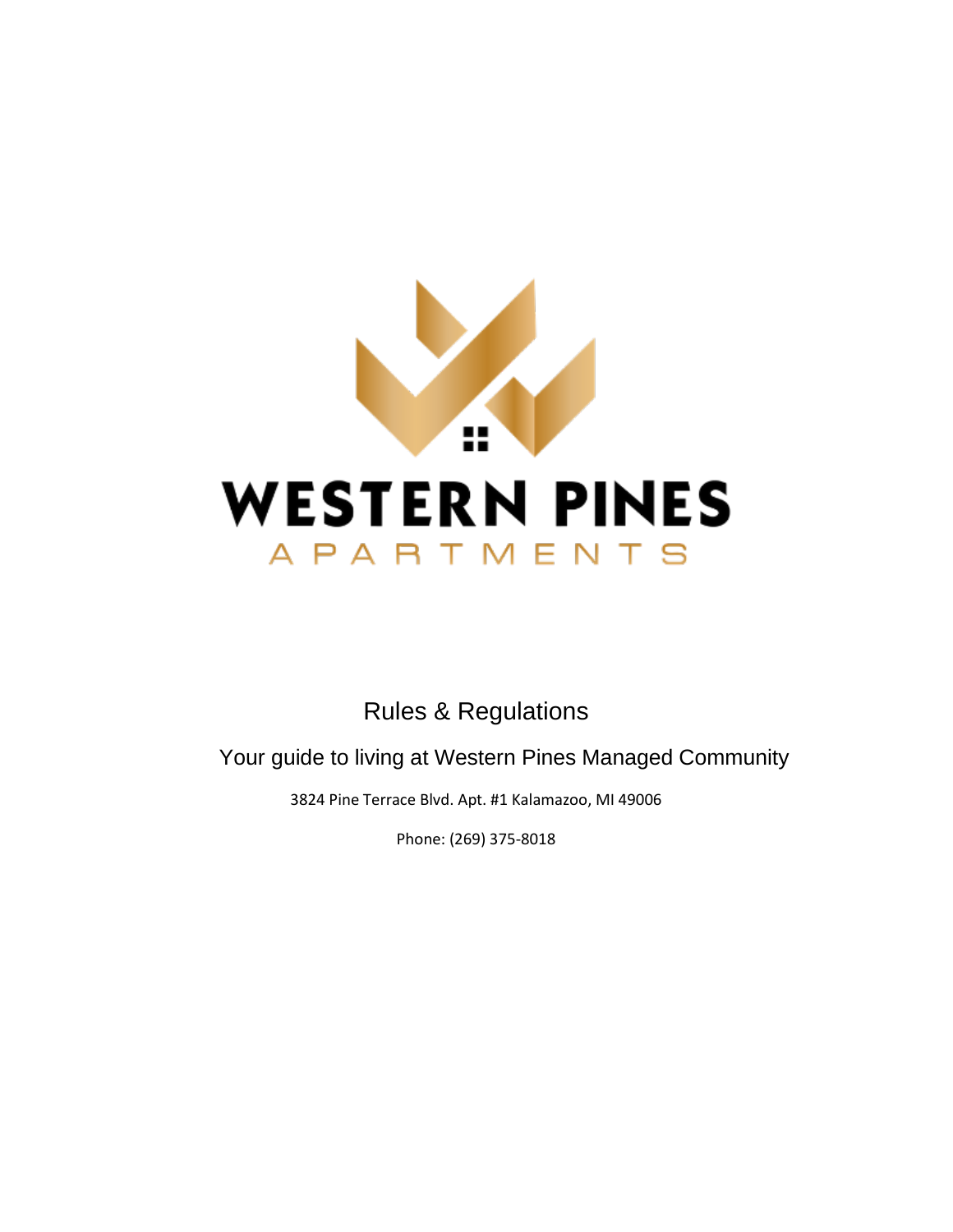# **CONTENTS PAGE**

|                                         | 3        |
|-----------------------------------------|----------|
| A Welcome from Western Pines Management | 4        |
|                                         | $5-6$    |
|                                         | 6        |
|                                         | $6 - 7$  |
|                                         | 7        |
|                                         | 7        |
|                                         | 8        |
|                                         | $8 - 9$  |
|                                         | $9 - 10$ |
|                                         | 10       |
|                                         | 10       |
|                                         | 11       |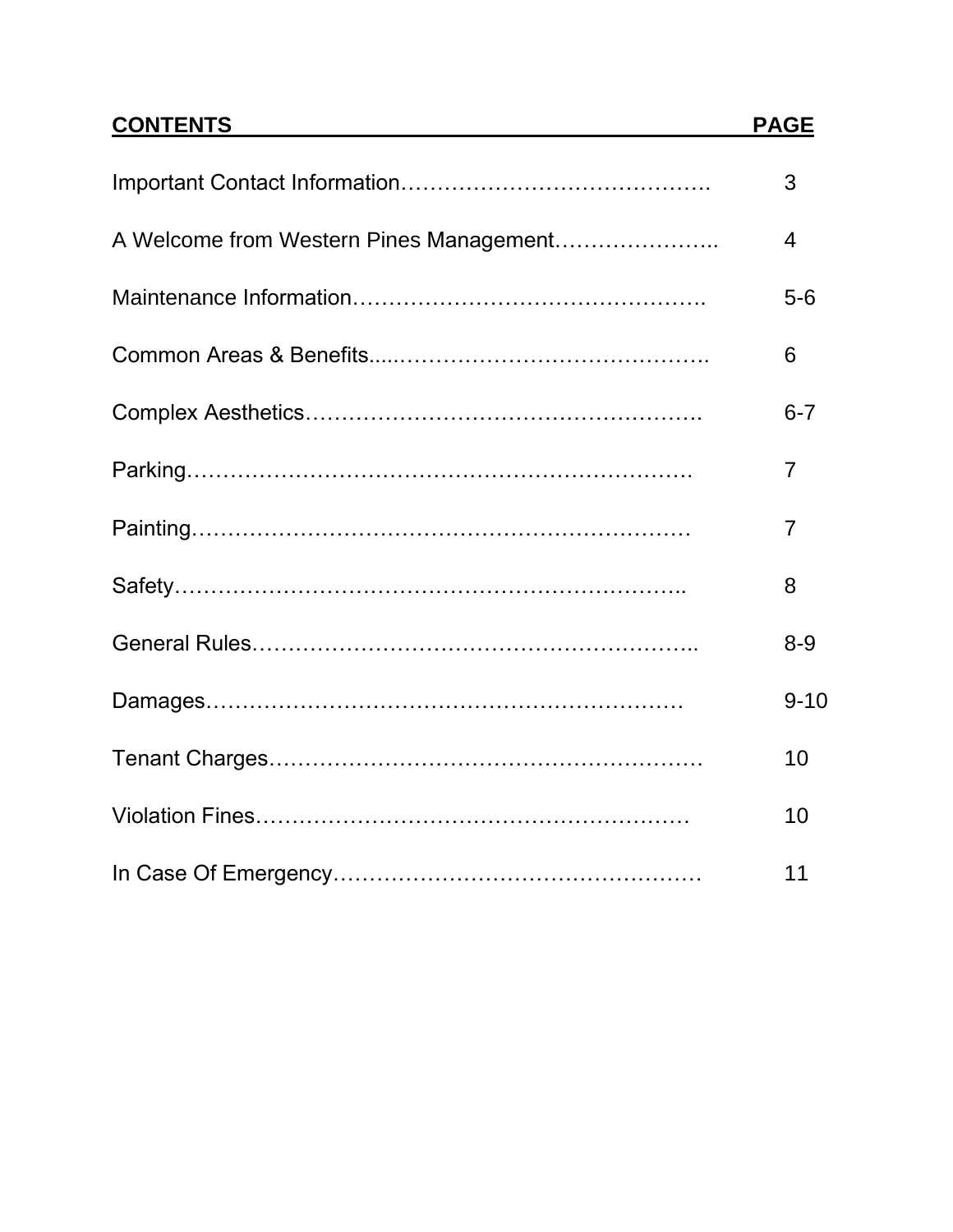### **Important Contact Information**

### **Office Contacts:**

Western Pines Apartments Office…………………………………. (269) 375-8018

After Hours Emergency Maintenance…………………………….. [\(844\) 293-9150](tel:1-844-293-9150)

Property Manager: [WesternManager@TrilliumVenturesMSV.com](mailto:WesternManager@TrilliumVenturesMSV.com) Leasing: [WesternLeasing@TrilliumVenturesMSV.com](mailto:WesternLeasing@TrilliumVenturesMSV.com)

### **Emergency / Security Contacts:**

|                      | <b>Utility &amp; Cable Contacts</b> |  |  |
|----------------------|-------------------------------------|--|--|
|                      |                                     |  |  |
|                      |                                     |  |  |
| <b>Miscellaneous</b> |                                     |  |  |
|                      |                                     |  |  |
|                      |                                     |  |  |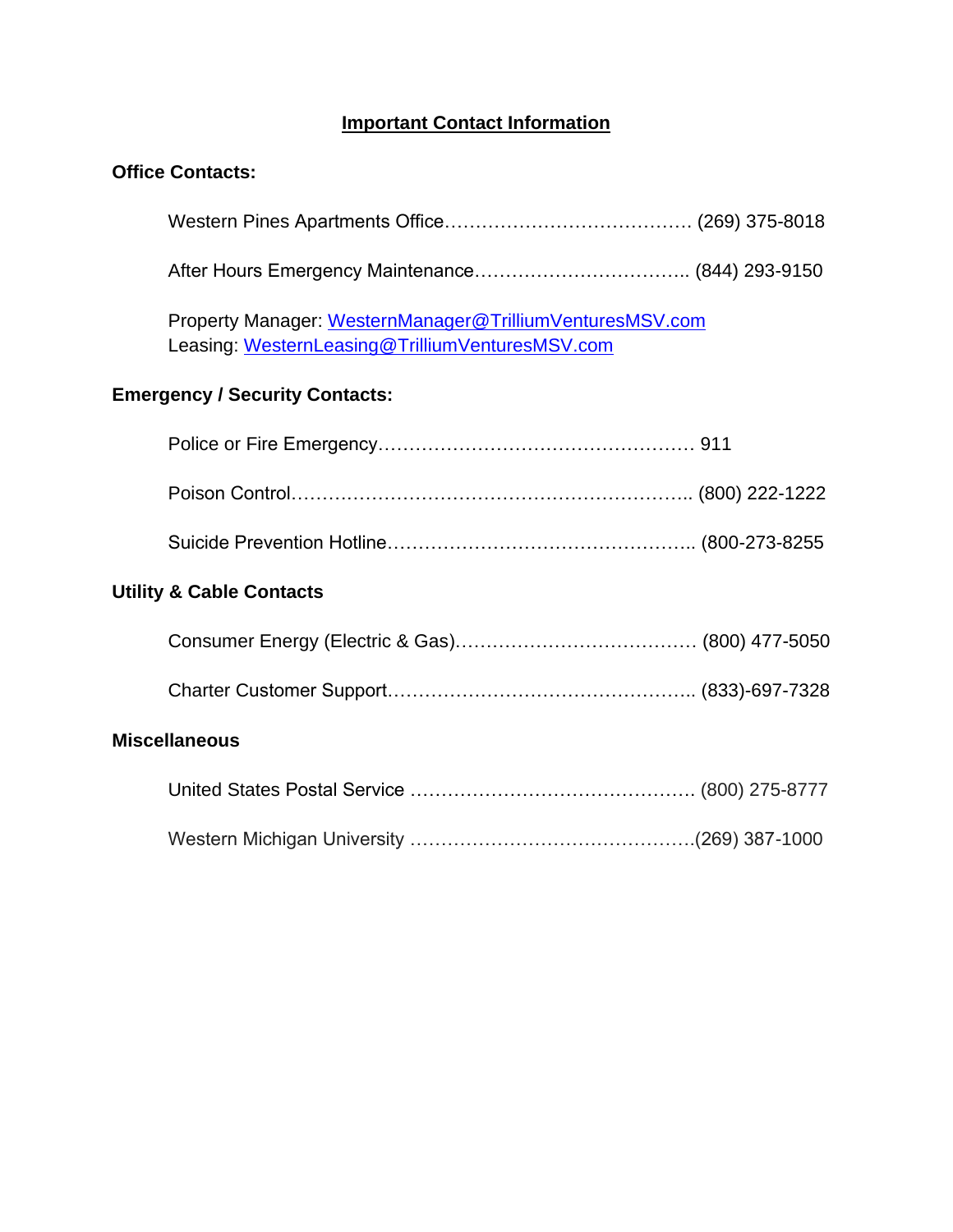### **Welcome from Western Pines Management**

WELCOME! We are glad that you chose a Trillium Managed Community for your home and we want to make your living experience as comfortable as possible. While living at a Western Pines Managed Community please do not hesitate to contact our staff with any questions or concerns. Our website [www.westernpinesapts.com](http://www.westernpinesapts.com/) is great resource for events, maintenance requests, and more. In order for all residents to have an enjoyable living experience there must be good communication and understanding between residents and Management. The purpose of our Rules and Regulations is to provide you with all the information you will need to understand some of your responsibilities as a tenant and our responsibilities as Management. Additionally, we want to help ensure the safety and the appearance of the community. The following pages are helpful notes on tenant processes, apartment living, and common rules and regulations designed to make your rental experience the best it can be. Welcome to your new home and we hope you enjoy your stay!

### **Introduction**

The Rules and Regulation packet is for the protection of the rights and privileges of the Tenant(s) and the protection of the Landlord's property, to aid the Tenant in the full enjoyment of their household, guests and employees. All Tenants shall comply with all the laws and city ordinances, rules and regulations now or hereafter adopted by the Landlord for the safety, comfort and welfare of the occupants.

### **Moving In**

Upon signing the lease and receipt of the security deposit and rent you will receive either a copy of your key(s) or a scheduled date and time to receive your keys. An "Inventory Checklist" must be completed by the unit upon moving in. The Inventory Checklist must be completed and returned to the office within seven (7) days of your move-in date. When completing the Checklist, if you find a problem in the unit, notify the management in writing as soon as possible. A copy of the Checklist will be retained in our files during occupancy and will be the basis for determining damages, loss and/or charges assessed during or at the termination of residency.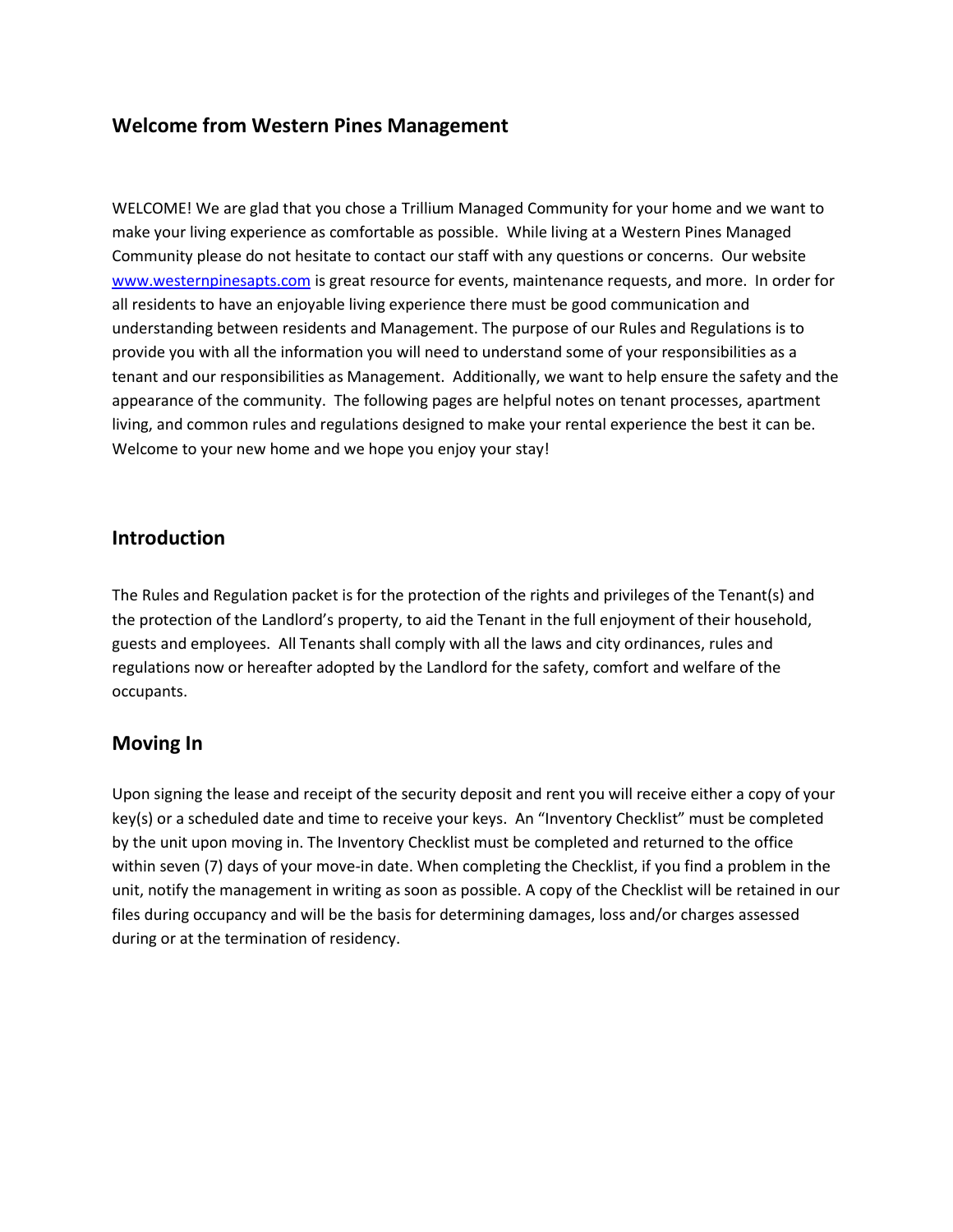### **Moving Out**

A unit will not be considered fully vacated until all keys have been returned to Management and all Tenants and their personal property has been removed from the premises.

Forwarding Address: YOU MUST notify the landlord in writing within 4 days after you move of a forwarding address where you can be reached and where you will receive mail. Otherwise your landlord shall be relieved of sending you an itemized list of damages and penalties adherent to the failure.

Storage & Keys: Tenant(s) will be charged \$10/day for storage of a significant personal property left behind as well as \$50 for replacement per key, and \$150 for garage door openers (if applicable).

Inspection: If a tenant wishes to be present for the final inspection of the unit the Tenant will be responsible for scheduling an appointment with Management. All assessment against a tenant Security Deposit will be based on statutory law, these rules and the Inventory Checklist the tenant submitted at the beginning of the lease. All personal property must be removed prior to inspection. The trash bins located at the property are not meant for large items such as, but not limited to, furniture, televisions, and mattresses. You may be assessed a fee for disposal of large items left in and around the trash bins. Items that do not fit in a trash bin and are left behind will be subject to a fee for removal or disposal.

### **Payment of Rent**

We encourage all residents to pay rent with ACH payments, credit/debit cards, personal checks, cashier's checks and money orders. We will not accept cash payment. **Late Fees will be assessed at 5pm on the 5th day of the month (even if the 5th day is a Sunday or a Holiday).** There will be a \$25.00 fine for a returned check. Please refer to your lease for your specific late fee charges. Rental payments may be mailed to the following address:

### **3824 Pine Terrace Blvd. Apt. #1 Kalamazoo, MI 49006**

### **Lease Renewal**

Current tenants will have the opportunity to renew their lease for their particular unit if notice is given by February  $1<sup>st</sup>$  following lease commencement date. The unit will not be guaranteed until a new lease agreement is signed and any past due rent or fees are paid. After the renewal deadline of 60 days has passed a unit will be available to lease by Western Pines Management to any interested party as approved by the Management and your unit will not be guaranteed to be available after February  $1<sup>st</sup>$ .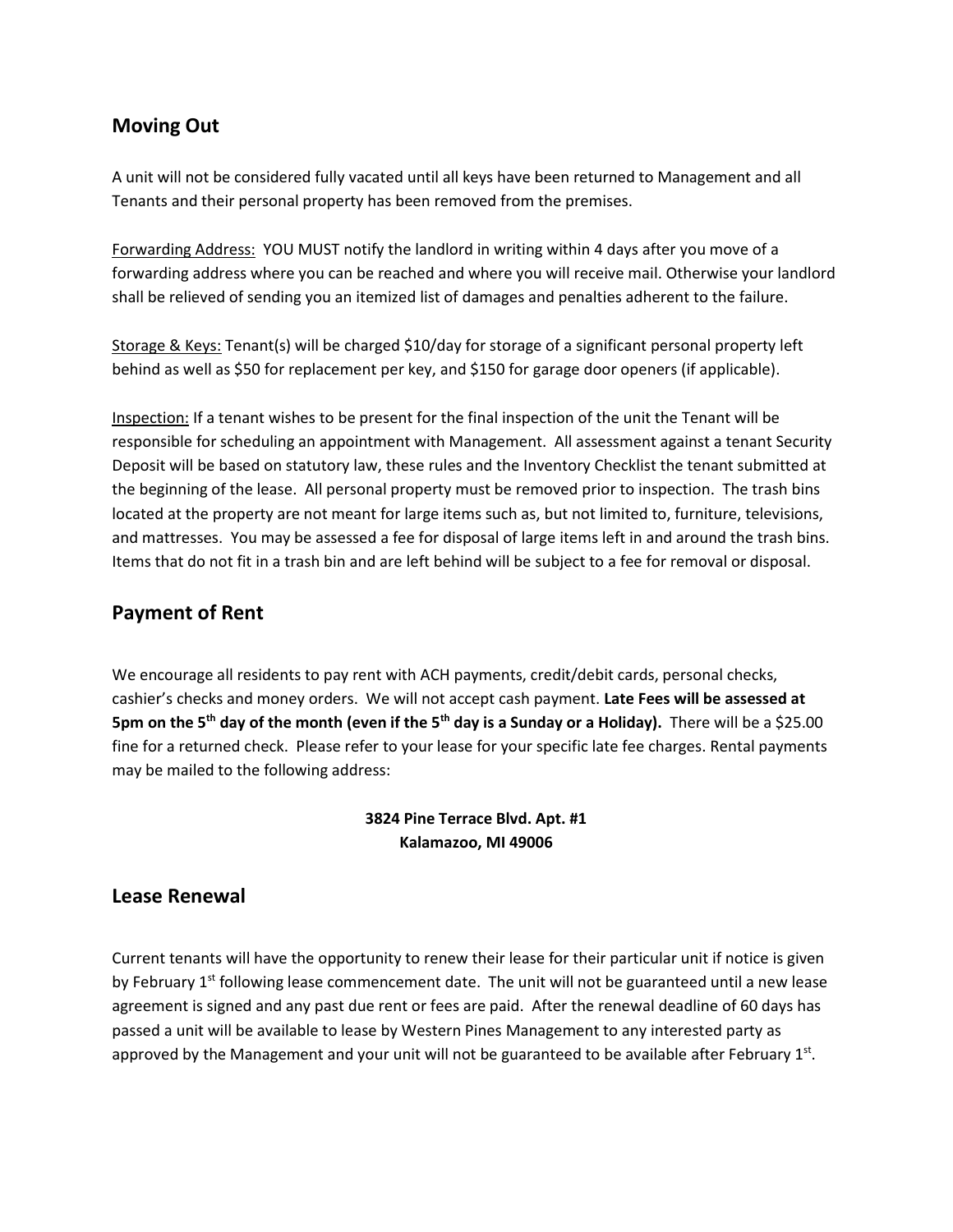### **Lease Assumptions**

Lease Assumptions are only permitted with written consent of the Landlord. A replacement tenant will be required to submit an application and application fee in order to perform a background and credit check. Management reserves the right to accept or deny any applicant. There will be a \$300 administrative fee for all approved lease assumptions and subleases.

### **Maintenance Information**

## **NON-EMERGENCY MAINTENANCE**:

For non-emergency maintenance requests, please submit your request online at: *[http://www.westernpinesapts.com](http://www.westernpinesapts.com/)*

> OR Call our office at: (269) 375-8018

## **EMERGENCY MAINTENANCE:**

For emergency maintenance (gas leak, no heat, no water, fire, etc.) please call the following number. After hours emergency calls (not between 9am and 5pm) that do not qualify as an emergency (i.e. Clogged Toilet, A/C) will be charged \$50.00: **(844) 293-9150**

Daily Maintenance Requests: Our website is mobile friendly so you are able to make requests on the go. We aim to assess all maintenance requests within 48 hours of placement.

Lock Out: If you've locked yourself out of your apartment there will be a \$10.00 lock-out fee during office hours if our staff is on-site at the Community. After-hours lock-out fees or if our staff is not on site at the Community will be \$150.00.

General Damage: Tenants must report to the Management any accident, leak, spark or injury to water pipes, toilets, drains, electric wires or fixtures, or other property of the Landlord. Most plumbing fixtures will have a water shut-off valve. If you have a significant water leak please attempt to turn off this valve immediately. Failure to notify the Landlord of breakage, damage or loss within a reasonable time may result in charges to Tenants if damage could have been otherwise avoided.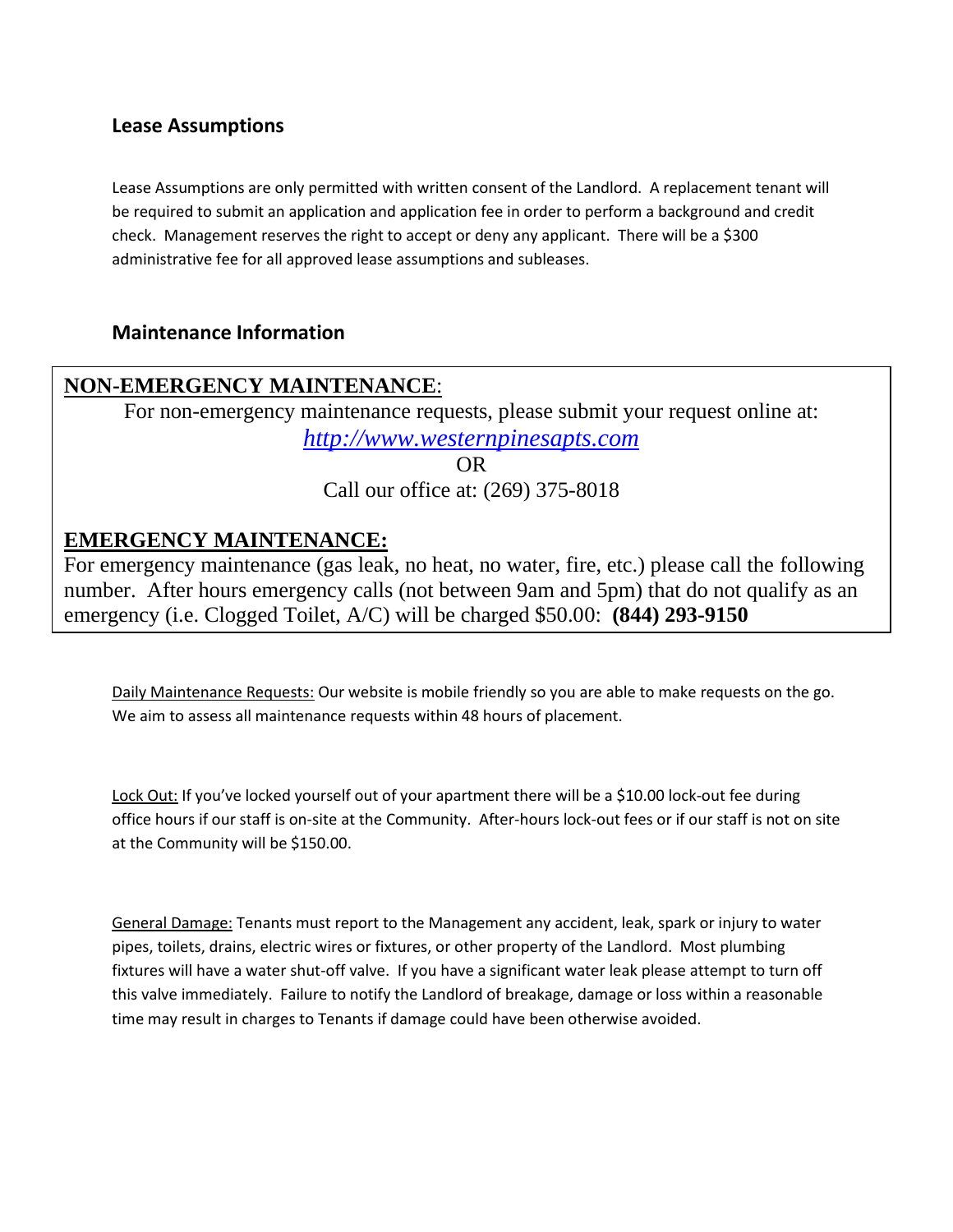Unclogging: Tenants will be responsible for any clogging of the waste traps in their apartments. Western Pines Management charges \$50.00 per occurrence for us to unclog a waste trap. We recommend you attempt to unclog your toilet with a standard plunger prior to contacting our office. Additional charges may be incurred if Tenants have flushed items that are considered generally unacceptable in waste traps. Toilets, sinks, appliances and other equipment shall be used for the purpose for which they were constructed and installed.

- **DO NOT** flush diapers, sanitary napkins, flushable wipes or other objects down the toilet.
- **DO NOT** flush hygiene products.
- **DO NOT** put grease, bones, or other hard objects down the sinks.
- **DO NOT** use drain cleaners in any of the sinks or bathtubs. If you have a clog, please telephone the Office, and we will take care of it immediately.

Use of these cleaners can destroy the pipes and would be the responsibility of the resident for reimbursement costs of repairs. When leaving the apartment, please check that all toilets have quit running and no faucet is on. This may prevent a water leak problem should the toilet stool or sinks overflow. Care should be taken when using the shower to assure that water does not escape the enclosure. Shower curtains must hang inside the bathtub.

Grease/Oil: When using grease or oil for cooking or otherwise please make sure to properly dispose of the excess in a cleanly manner. Dumping grease/oil down drains and in the grass, stone, or landscaping will incur a \$50.00 fee for cleanup.

## **Common Areas & Benefits**

General: Access to common areas is permitted at the sole discretion of Management. Access may be withdrawn by Landlord at any time and for any reason. If work out facilities, recreational services, cable and internet, or the like are offered at a community, they are not guaranteed as a service offering per your Lease Agreement, but rather are considered a freely offered temporary benefit that is offered at the will of the management. Fixes, repairs, out of orders and the like are not a sufficient reason to withhold rent or to demand reimbursement of any sort.

Obstructions: As per local and state law the sidewalks, entry ways, passages, vestibules, halls and stairways shall not be obstructed nor used for any purpose other than ingress and egress from respective apartments. Such areas should not be obstructed by bikes, scooters, garbage, or the like. Additionally, items should not be stored or placed in the utility closets where furnaces and hot waters heaters are located. **Obstructions will be removed by our staff without notice.**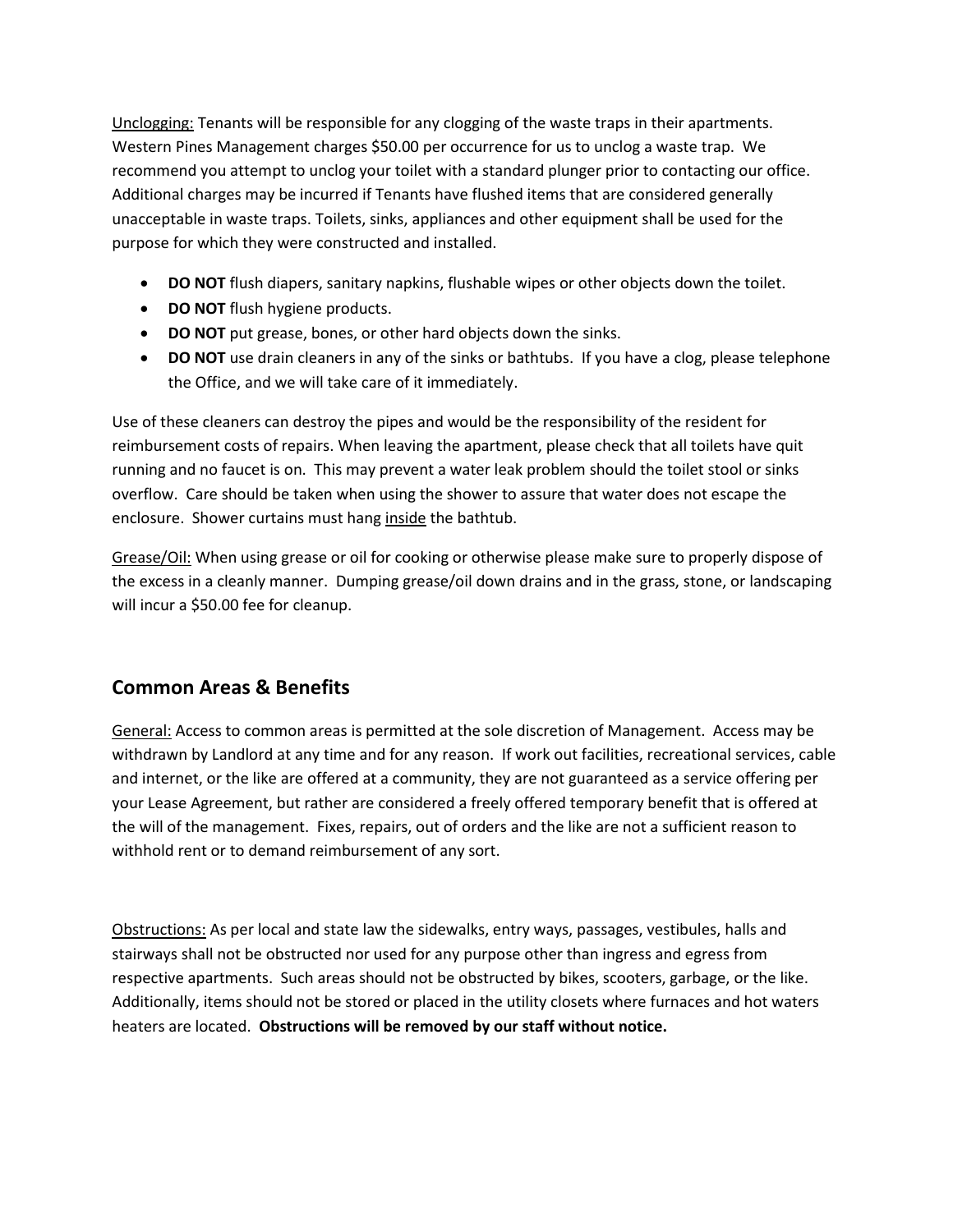### **Complex Aesthetics**

Alterations: The Tenant shall not carry on any business whatsoever in the building, nor inscribe, nor affix any signs, advertisements or notice on any part of the outside or inside of the building or demised premises, except with the written consent of the Landlord. The Tenant shall at all times keep the demised premises and fixtures therein in a clean and sanitary condition. No part of the rent shall be payable in repairs or alterations of any description. All repairs or alterations shall immediately become the property of the Landlord. Tenant(s) shall not make any repairs or alterations of demised premises or to the equipment therein, nor shall any of the following work be done without the consent of the Landlord or its agent, and then only under supervision:

- a) Install additional locks, picture hooks, or fixtures.
- b) No tacks, nails or other fasteners, or cement shall be used in laying carpets, rugs, or linoleum on floor.
- c) No large nails, bolts, or screws shall be placed in walls, doors, or trim without the manager's consent.
- d) No extra electrical wiring shall be done in the premises.
- e) No shades, awnings, or window guards shall be used except such as shall be put up by the Landlord.
- f) No aerial or connection shall be installed by the Tenant outside of the demised premises without the
- g) Written consent of the Landlord or its agent.
- h) No window boxes, flowerpots or other containers shall be affixed to outside walls without the written consent of the Landlord of its agent.
- i) A wall unit air conditioner is provided in the living area of each apartment. Installation of other air conditioning units in the apartment is not allowed without written approval from Management.

Blinds, Screens, Windows, etc: Western Pines Management performs random inspections to the exterior of all buildings in order to maintain a uniform look to the complex. If your screens, windows or blinds are torn or broken they will be replaced by Western Pines Management and billed to a unit according to our standard tenant charges. The replacement work will be done at the discretion of the Landlord. Charges may be assessed for damage if the unit's inventory checklist does not show the damage existed at the time of move-in.

Disposal: The Landlord shall have the right, without further notice, to dispose of any personal property left on the premises by the Tenant after the Tenant vacates the premises. All trash must be placed in designated dumpsters. All trash articles surrounding the general area of each specific unit will be the responsibility of the tenant. Charges may be applied for not maintaining this area or for cleaning.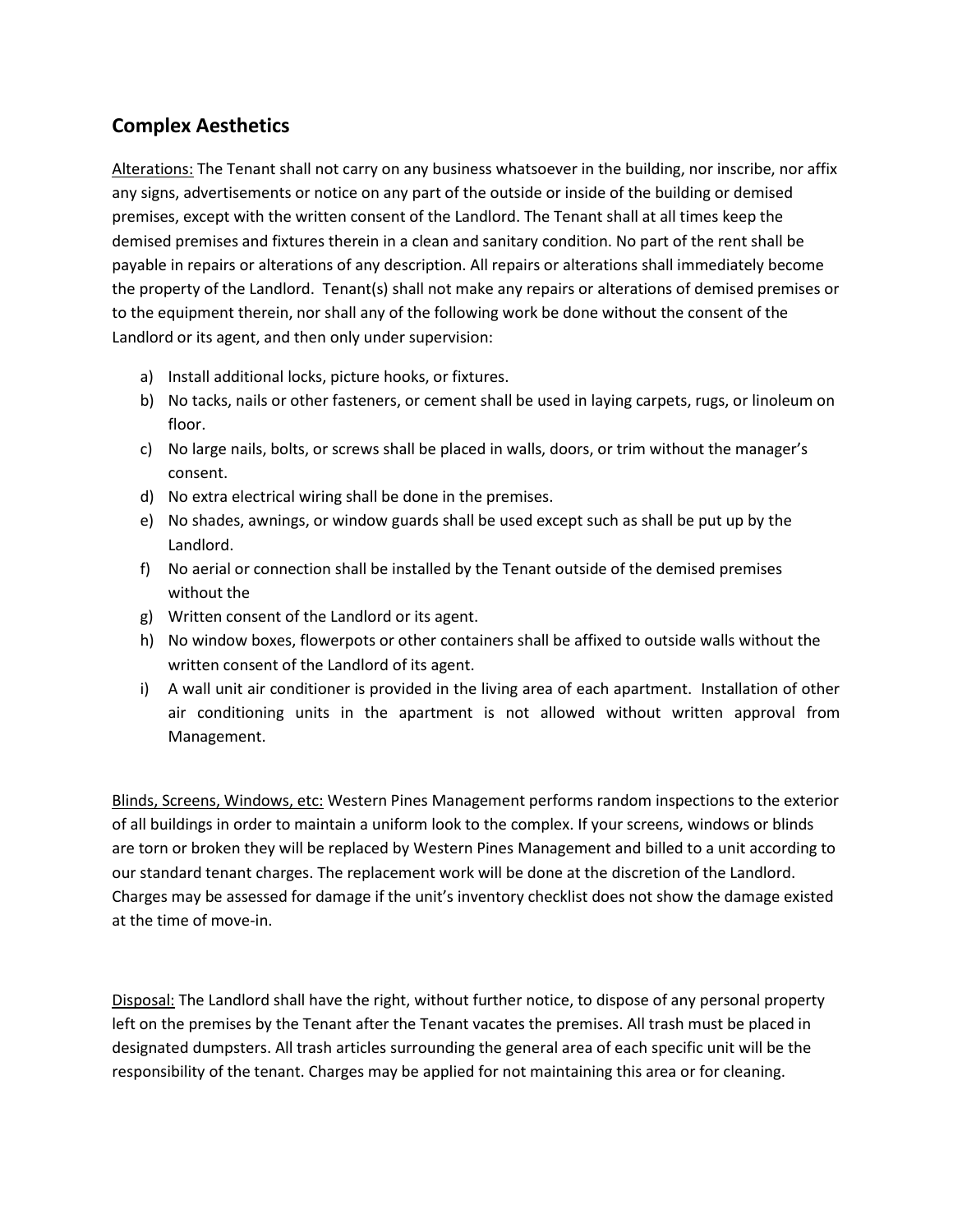General Appearance: Any articles stored on patios, balconies, or porches must meet the guidelines set forth by Western Pines Management. Only suitable patio furniture is allowed on balconies or porches and is limited to specific areas of the property. Our goal is to maintain a consistent appearance of the property. To maintain the general appearance of the property, Western Pines Management will NOT allow torn or broken window and slider screens and/or window and slider blinds. No sheets or posters are permitted to cover a window. Offensive material visible on the outside of the building may be removed by Management.

Satellite Dishes: Satellite dishes may not be installed or affixed to any part of any building without prior written consent of Western Pines Management. Installation of a satellite dish has specific guidelines that must be met and may be denied entirely depending on the community.

### **Parking**

Vehicles: All vehicles must be registered with the Western Pines Management office in order to avoid fines, booting, or towing. Positively no motorcycles, snowmobiles or other such devices shall be permitted in the apartments or on the balcony, patio, or sidewalks. If a vehicle has flat tires, has become inoperable, or has not moved from a particular spot for an extended period of time it will be towed.

Enforcement: Vehicles without valid registration or plates may be booted by our security company or towed by a local provider. Failure to transfer your parking permit from one vehicle to another will not be considered a valid reason to waive the associated costs of booting and/or towing.

Guest Parking: Visitor and guest parking may be offered from time-to-time and is not guaranteed. If visitor parking is offered then guests may not park a visiting vehicle for more than 2 consecutive evenings. Parking is reserved for tenants. Guests visiting the property must use the "visitor parking" as marked at the designated areas throughout the property. Vehicles without passes and vehicles not parked in the designated visitor parking areas will be towed at the owner's expense. The Resident is responsible for notifying their guests of this policy.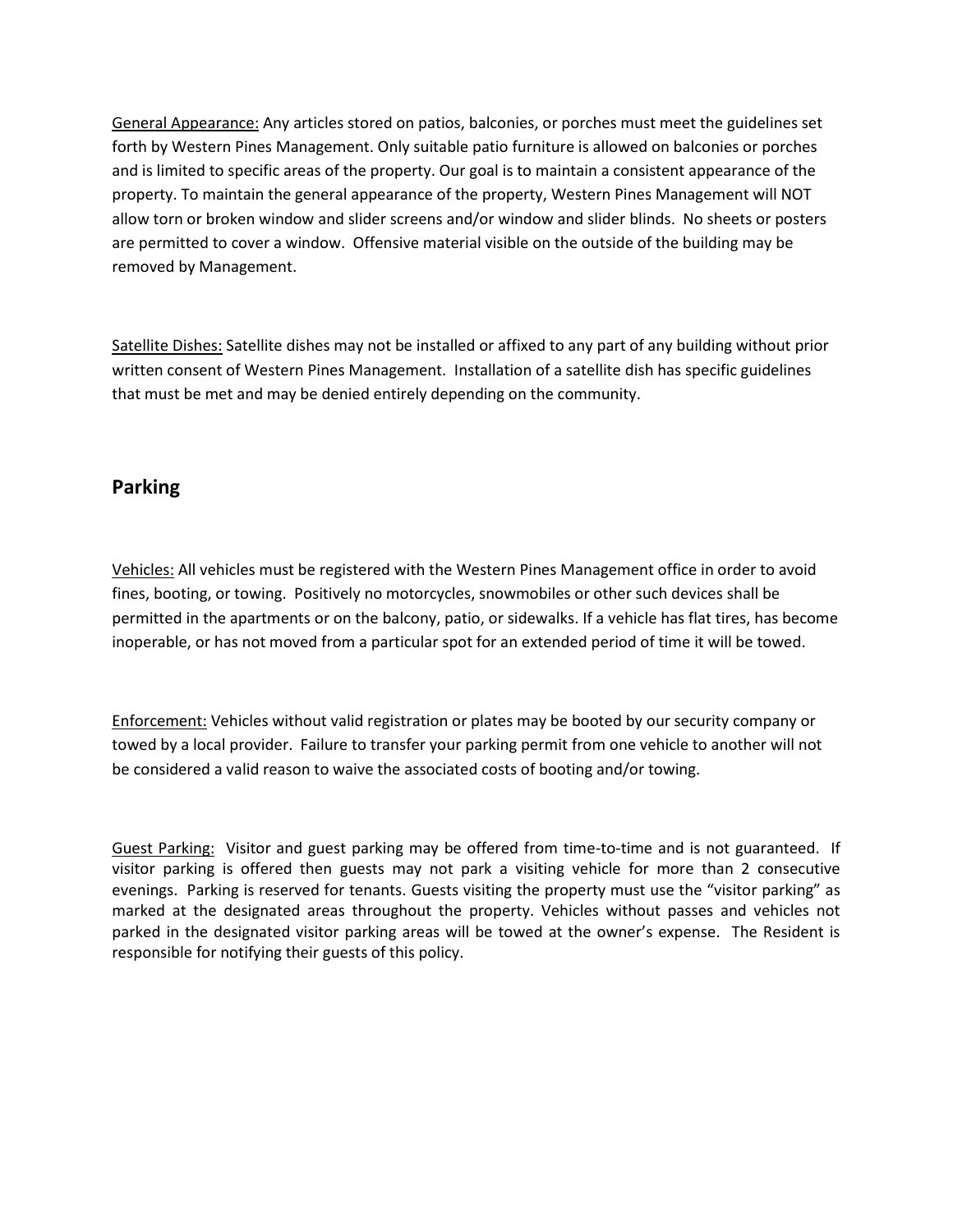### **In Unit Painting**

Western Pines Management will allow tenants to paint one, and only one, accent wall per room so long as the accent wall is returned to its original color at the conclusion of the lease. There is no upfront cost in order to paint accents walls. Tenants WILL incur costs if the accent wall is not returned to its original color at the conclusion of their lease, if accent paint is found on trim and baseboards, ceiling, or flooring. Tenant will be held responsible for any damage associated to the painting of accent walls.

#### **Safety**

Glass: No open glass is permitted outside of units. This includes, but is not limited to, bottles, glassware, etc. Violation of this policy will result in a minimum fee of \$25.00 per occurrence. Specific damage or cleaning fees will be assessed separately.

Grills: No charcoal grill, hibachi, or other cooking devices will be allowed inside of any apartment or townhouse or located on any balcony or wooden deck per local Ordinance. No open fires are permitted on the premises.

Hazardous Material, Firearms, Etc.: Firearms, explosives, bows, fireworks, and toxic or dangerous materials are prohibited in apartments or anywhere on the premises.

Illegal Activity: Illegal activity of any sort will not be tolerated by Western Pines Management, which includes but is not limited, to drug related offenses, underage drinking, violent conduct, trespassing, copyright violations, etc. We charge \$250 per violation and may opt to pursue eviction.

Party Policy: Any Tenants of a Trillium Managed Community having a gathering of people will be held responsible for any damages, which may occur inside or outside of the apartment, in public areas of the apartment and common area buildings, or to the landscaping around the buildings, including the parking lot. Noise levels need to be kept at appropriate and respectful levels. Our Security Service reserves the right to disband any gathering for any reason.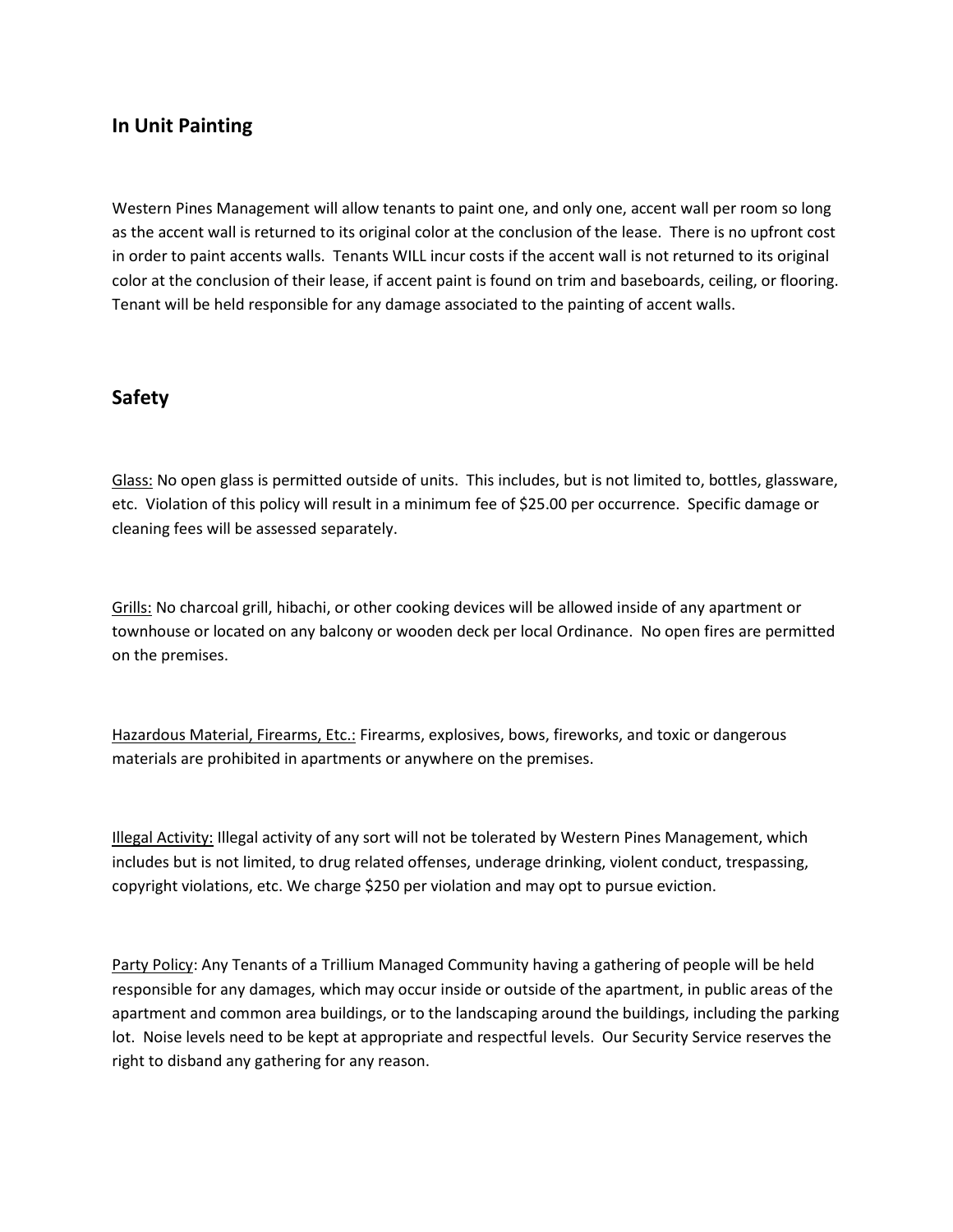**Western Pines has a "no party" policy.** Recurring noise violations, providing to or consumption of alcohol by underage persons, and the requirement of law enforcement to control noise or enforce other laws may be grounds for eviction as determined by Management.

Keg Beer: There will be no keg beer allowed in any building or on the premises at any time. If this rule is violated there will be a \$600.00 fee imposed.

Noise: The loud playing of music, televisions, radios, musical instruments or any device which makes loud or offensive noises, or the commission of any act which may be a nuisance or menace to other tenants in the buildings or on the grounds of the property at any time, is prohibited. We charge \$200.00 per violation.

Roofs, Overhangs & Attics: No persons are allowed on any roof surface or porch overhang. Tenants are also not permitted to enter the attic space.

Solicitors: Soliciting is not permitted on Western Pines managed property. Please notify our office immediately of any solicitors or contact the authorities. Management cautions all tenants when making a decision to switch their utility services from DTE or Consumer's Energy.

Candles & Incense: Candles and incense are a fire hazard. Tenants using candles or incense must understand that they will be held responsible for any damage resulting whether by burning or residue on ceilings and walls.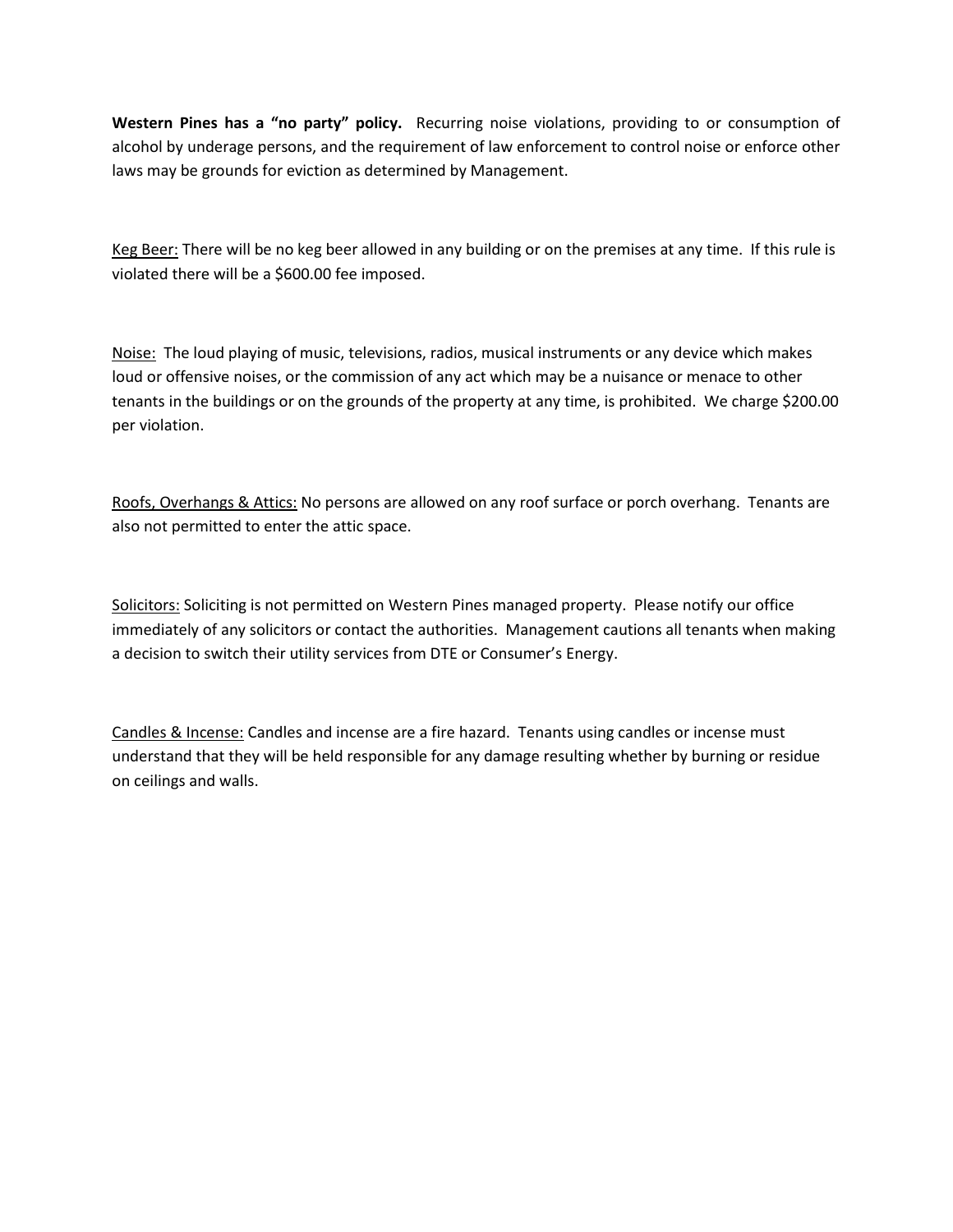### **General Rules & Regulations**

Medical Marijuana: As per the Michigan Attorney General; Owners of an apartment or other similar facility can prohibit the smoking of marijuana and the growing of marijuana anywhere within the facility, and imposing such a prohibition does not violate the Michigan Medical Marijuana Act. Management therefore, does not permit smoking or growing of medical marijuana on the property. Marijuana use, medical or otherwise, is still considered a federal crime and will not be permitted on the premises

Pet Policy: Western Pines Management has a limited pet policy. Please check with the office for the details and requirements. NO ANIMALS OR PETS (cats, dogs, reptiles, birds, hamsters, etc.) OF ANY KIND SHALL BE ALLOWED OR KEPT ON THE PREMISES WITHOUT PRIOR WRITTEN CONSENT OF THE LANDLORD. If it is discovered that an unauthorized pet is or was in the unit for ANY period of time then a charge of \$1,000.00 may be assessed to the unit.

Photography: Tenants consent and understand that the Landlord is permitted to take and use photographs of tenants while on the complex premises. The photographs will be used solely for advertising and social media applications.

Right of Entry: The Landlord or its representatives shall have the right to enter the Tenant's premises during all reasonable hours with written 24 hours' notice to examine or to make such repairs, additions, or alterations as may be deemed necessary for the preservation thereof or of the building or to exhibit the said premises, or for the purpose of removing placards, signs, fixtures, alterations, or additions in the premises which are in violation of the Tenant's lease or of the conditions of occupancy. Staff reserves the right to enter without notice if deemed an emergency.

Smoking: There shall be NO SMOKING in any apartment or townhouse unit or in any common area of any building. If it is discovered that a violation of this rule has occurred there will be a \$150.00 fine per violation. Smoking in units may result in additional deodorization charges or associated charges.

Sufficient Notice: Any notice required by law or otherwise will be sufficient if delivered to the Tenant personally or sent by mail to their premises, affixed to the door of Tenant's dwelling unit, or EMAILED to Tenant email address. Tenants are required to register their email address with Western Pines Management. Failure to register your email will not be considered a valid excuse for missing payments and notices.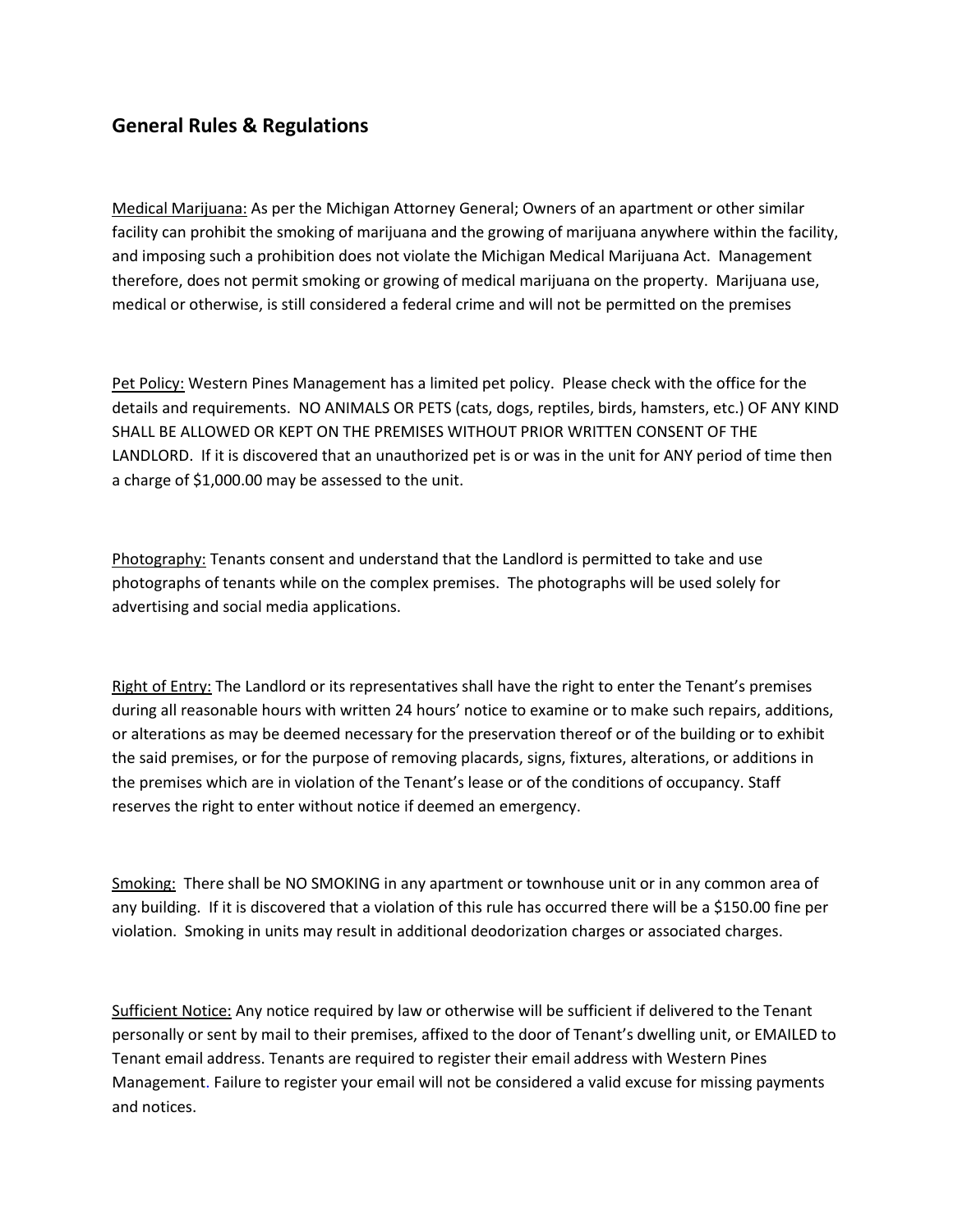Visitors: Tenant shall not sell or give accommodations in the premises to any borders, lodgers, or roomers. The Landlord in all cases shall retain the right to control and prevent access to the building and grounds of all persons whom it considers undesirable.

Water Beds: Waterbeds are allowed in some circumstances. Any tenant desiring such must contact management prior to bringing unit on premises.

Hanging on Walls: While Western Pines Management understands that your apartment is your home, and you may wish to adorn your home with decorations, we request that no non-removable sticker-type wall hangers, wall anchors, large nails, or large screws be used. Tenant(s) agree to use only small pins or small hanging nails to affix frames, picture, etc. to the walls. Tenant(s) understand they will be charged for any repair required to fix non-wear-and-tear hole damage to the wall.

Laundry Facilities: Western Pines Apartments provides coin-operated laundry facilities on the first level of each building. You are asked to follow manufacturer's instructions regarding the use and care of these machines. Please clean up spills and remove lint after each use.

Due to the volume of use, extra care should be utilized in the timely removal of clothing throughout the wash and dry routine and returned to your unit. Clothes are not permitted to be strung in the laundry area. Clothing left unattended is subject to removal.

Use of these facilities is restricted to Western Pines Residents. Residents are not permitted to use their own washers and dryers on the premises. Management reserves the right to prohibit the use of laundry rooms to anyone failing to comply with normal precautions and regulations. Western Pines is not responsible for any loss or damage of personal property during the use of these facilities.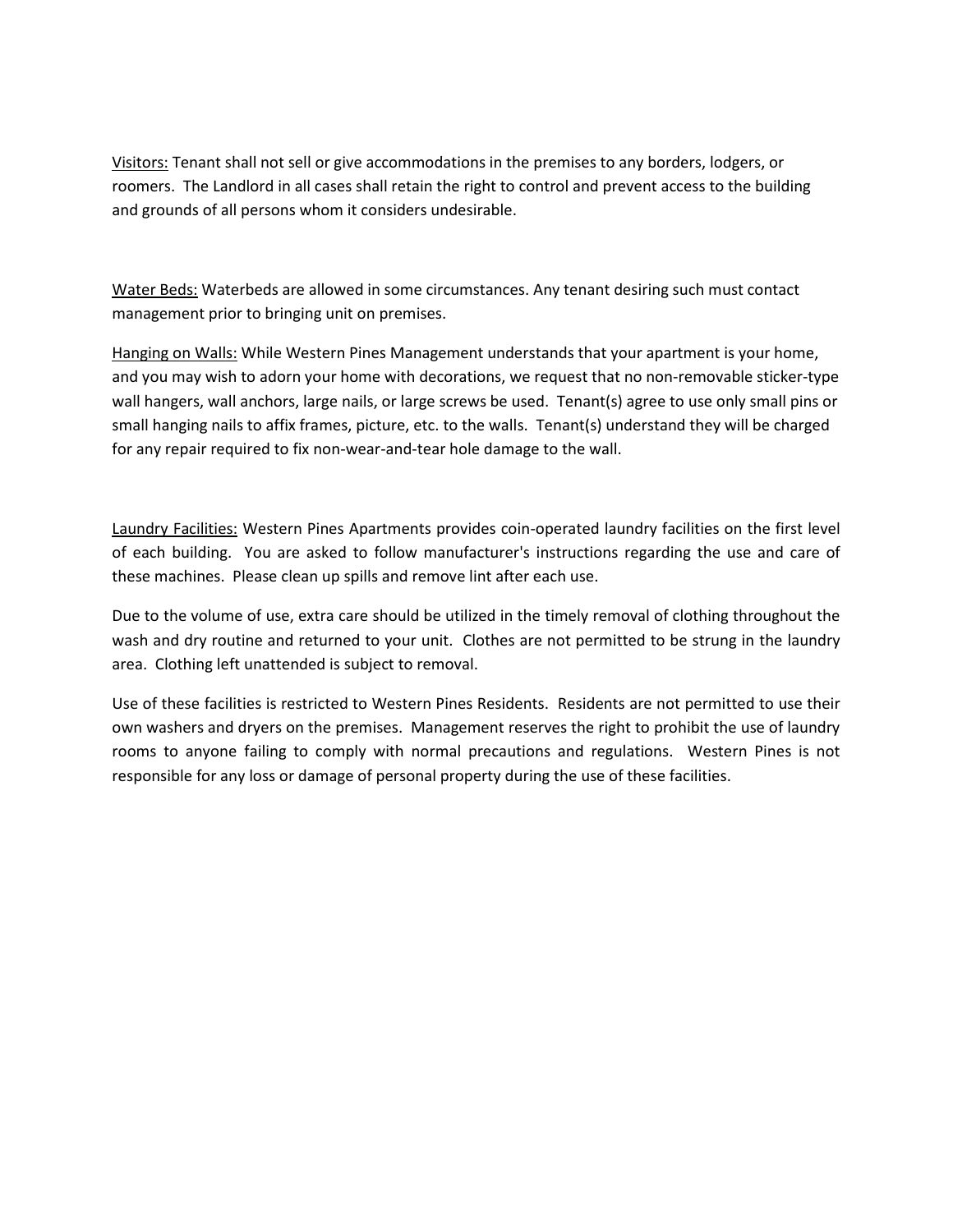### **Damages**

Freezing: Tenant will be responsible for all charges related to frozen pipes that are a result of failing to keep gas and electric on. Western Pines recommends that the heat never be set below 55 degrees. Utilities are the responsibility of the Tenants and any damage resultant from failure to turn on, keep current, or the like will be the sole responsibility of Tenants. We consider the lack of heat in the winter months an emergency maintenance issue.

Move-In / Move-Out: Apartment homes are expected to be cleaned prior to move out and look in a similar condition as when move in occurred. The Tenants shall pay all the damages to the building caused by moving or carrying of articles therein.

Cleaning: While standard wear-and-tear is expected for the duration of a tenant's residency it is also expected that the tenant(s) will keep the premises clean and perform routine cleaning, including but not limited to occasional carpet cleaning, bathroom cleaning, and appliance cleaning. Damage fees may be assessed if, upon inspection, a unit was visibly dirty beyond wear-and-tear.

Payment of Damages: As stated in the lease, tenant(s) is/are responsible for all damages. The amount must be paid in full within 15 days of billing.

Personal Property: All personal property placed in the premises shall be at the risk of the Tenant or owner of such personal property, and the Landlord will not be responsible for any damage to such personal property from any cause. The Community's Insurance Policy DOES NOT cover any tenant losses. Western Pines Management encourages all residents to obtain renter's insurance.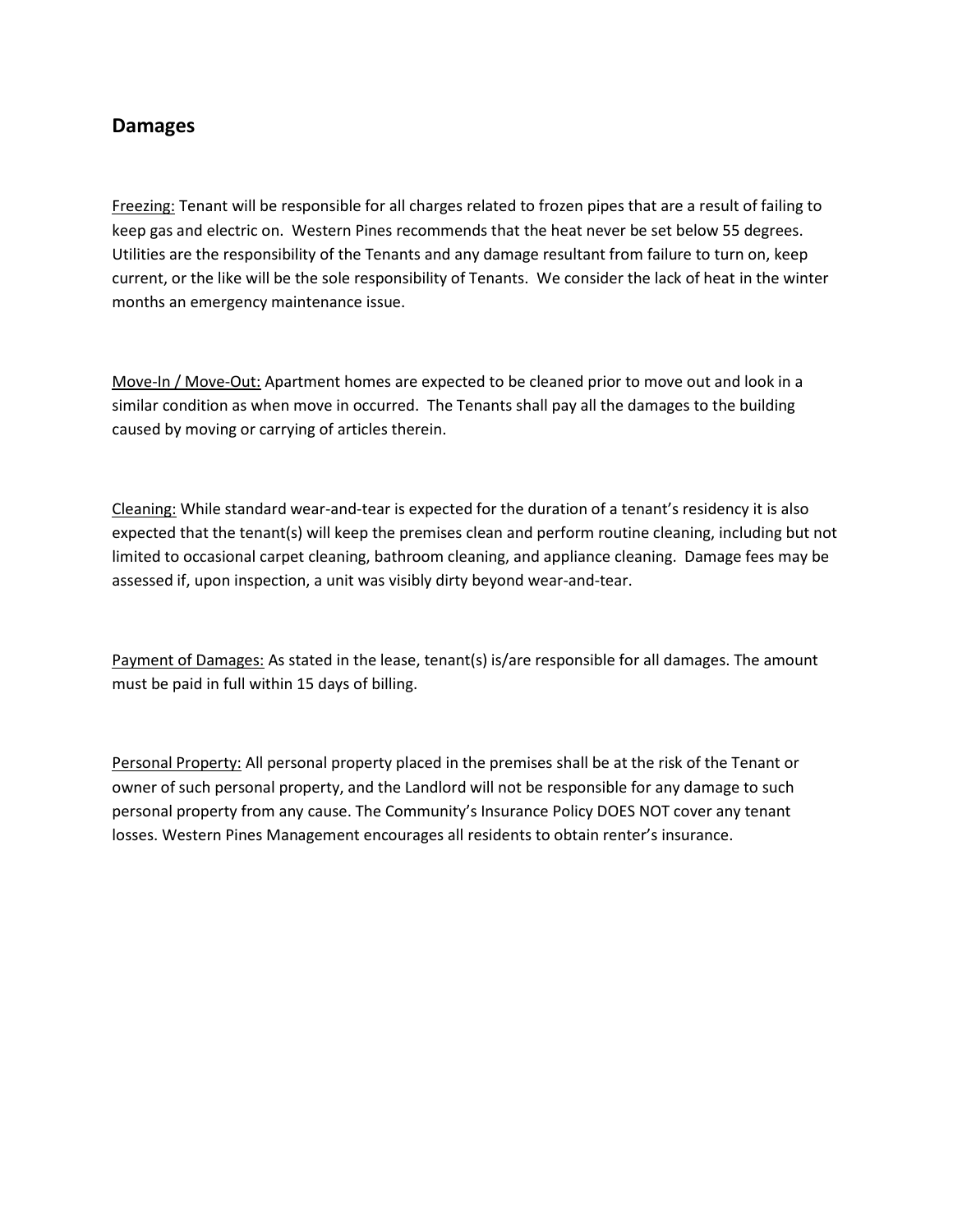## **Tenant Charges:**

| \$50- Late Rent Payment (varies by property)             | \$25- Returned check for non-sufficient funds                 |
|----------------------------------------------------------|---------------------------------------------------------------|
| \$80- Slider Blinds                                      | \$150- Replacement Garage Door Opener                         |
| \$150- Subleasing/Lease Assumption                       | \$60+- Large Blinds                                           |
| \$50- Lockout between 9-5                                | \$150-Lockout after hours                                     |
| \$45-Standard Blinds                                     | \$50- New key                                                 |
| \$100- New Front door lock                               | \$100- Slider Screen Door                                     |
| \$25- Bedroom door lock                                  | \$50- Unclogging Fee for Waste Traps                          |
| \$65- Window Screen                                      | \$\$\$- Replacement of Parking Permit (varies by<br>property) |
| \$\$\$- Parking Permit (varies per lease)                | \$50- Replacement/Loss of Building Access Card                |
| \$150- Improper Notice Fee                               |                                                               |
| <b>Violation of Lease Fines:</b>                         |                                                               |
| \$600-Keg fine                                           | \$200- Noise Violation                                        |
| \$50-Littering                                           | \$50- Trash Violation                                         |
| \$50-Speeding                                            | \$100- Urinating in Public                                    |
| \$50-\$100- Parking Violation                            | \$250- Illegal Activity/Copyright Violation                   |
| \$150- Smoking in Units or Common Areas                  | \$100- Disobeying Management, Security, Police                |
| \$1.00- Cigarette Butts in Front of Unit (per butt)      | \$50- Pet Waste                                               |
| \$100- UNACCEPTABLE Behavior of Guest or Tenant          | \$50- Unleashed Pet                                           |
| \$1000 - Pet Fine per occurrence<br>living in unit       | \$1000- per tenant- Unauthorized tenant(s)                    |
| \$25- Failure to Transfer Utilities (per billing period) |                                                               |

# **These rules do not amend the lease but are used as a reminder of conditions within the lease.**